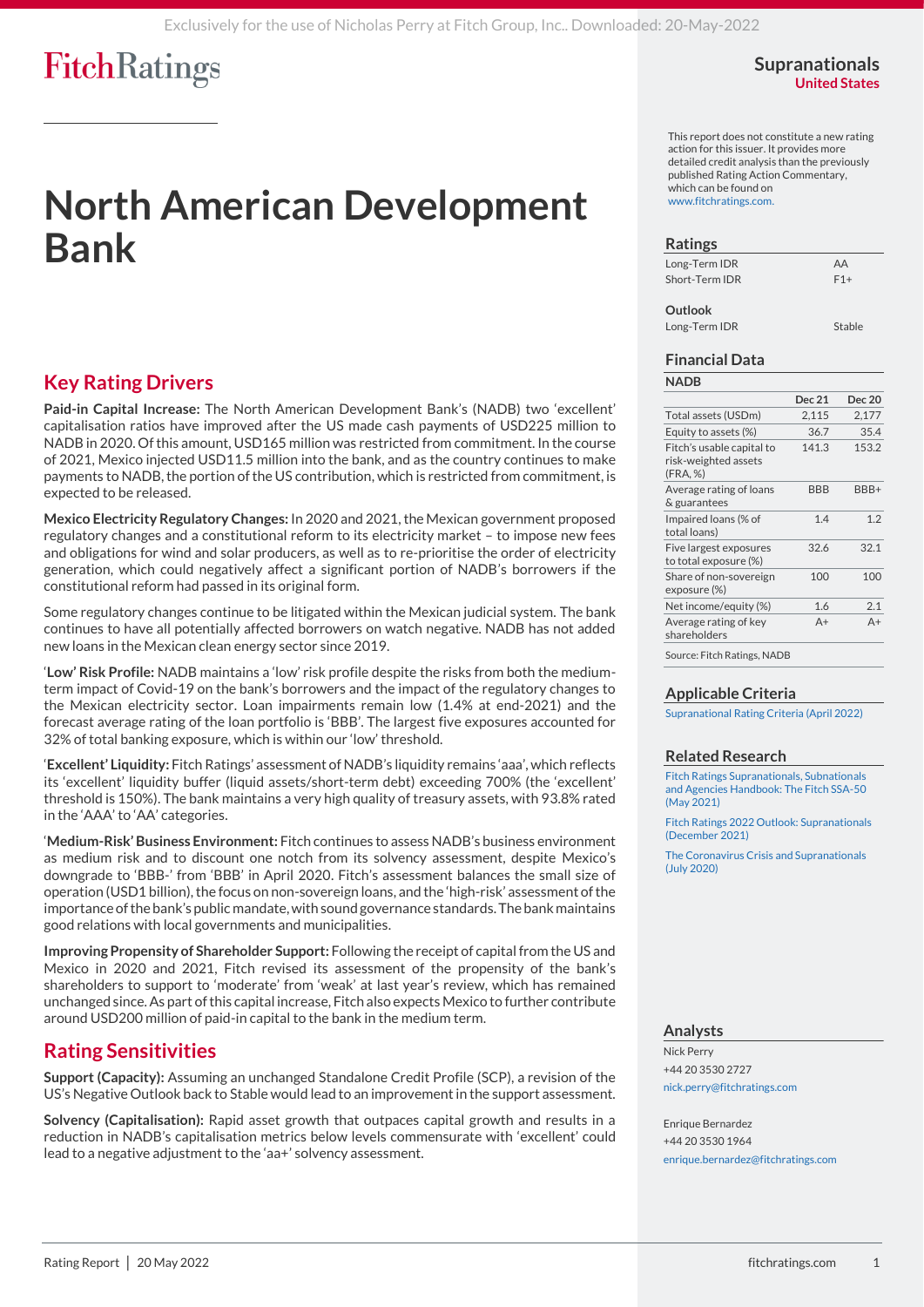## **Business Environment**

NADB extends loans, guarantees and technical assistance to private-sector companies or subnational institutions for infrastructure projects focused on environmental preservation and sustainable development in the border region between the US and Mexico. Its geographical scope is limited to 100km north of the border and 300km south, covering six states in Mexico and four in the US.

Projects financed cover waste and water treatment and distribution, air quality, basic infrastructure, public transportation, and renewable energies and energy efficiency (mainly solar and wind energies). Loans are extended to private borrowers including cities, states and state utilities. All projects financed by the bank are subject to an environmental assessment.

We assess NADB's overall business environment as 'Medium Risk', reflecting the bank's 'Medium Risk' business profile and its 'Medium Risk' operating environment. This translates to a '-1' notch adjustment to the solvency assessment of 'aa+', resulting in an SCP of 'aa'.

#### **Business Profile – 'Medium Risk'**

#### *Size of the Banking Portfolio (High Risk)*

NADB's total banking operations were USD1.0 billion as of the year ending December 2021 (FY21), below the USD5 billion 'high risk' threshold outlined in the criteria.

#### *Involvement in Private-Sector Financing (High Risk)*

The bank is only involved in non-sovereign sector financing.

#### *Risks Associated with the Strategy (Medium Risk)*

Growth is slow and the bank sustains high capital metrics. The strategy is consistent with the NADB's mandate, size and capabilities. The bank maintains a high concentration around the Mexico–US border but is trying to diversify the loan book and income sources.

#### *Quality of Governance of the Institution (Low Risk)*

This assessment reflects a highly transparent organisational structure, independent management and audit bodies and even representation of both shareholders in the board. The board approves all policies, financing and the annual programme budget.

#### *Importance of the Public Mandate (High Risk)*

The importance of the public mandate is high risk, to reflect the limited geographic coverage compared to larger supranationals. The bank has good relations with local government and municipalities, as these are the key beneficiaries of the programmes. The congressional delegations from the US border states were crucial in securing the US capitalisation authorisation.

#### **Operating Environment – 'Medium Risk'**

#### *Credit Quality of the Countries of Operations (Low Risk)*

NADB has a limited mandate to operate in just two countries – the US and Mexico – and the average rating of these two countries is 'A+'. This is unchanged from the previous review.

#### *Income per Capita in the Countries of Operations (Low Risk)*

Using World Bank data, the average GDP per capita in NADB's countries of operation was USD35,945 at end-2021, which is one of the highest in the supranationals portfolio – and is assessed as 'low risk'. This is considerably stronger than medium-risk peers, such as Inter-American Investment Corporation (IDB Invest; USD8,186) and Islamic Corporation for the Development of the Private Sector (ICD; USD6,906).

#### *Political Risk and Business Climate in the Head Office Country (Low Risk)*

Using World Bank indicators, a 'low risk' assessment is commensurate with the US, where NADB's head office is based, similar to the head offices of other supranational issuers in our rated portfolio, such as the Council of Europe Development Bank (CEB; based in Paris) which is also deemed a 'low risk' country of head office.

#### **Intrinsic Rating Assessment**

| Indicative value            | Assessment |
|-----------------------------|------------|
| Solvency                    | $a +$      |
| Liquidity                   | aaa        |
| <b>Business Environment</b> | -1 notch   |
| SCP                         | aа         |
| Source: Fitch Ratings       |            |

#### **Business Environment**



Source: Fitch Ratings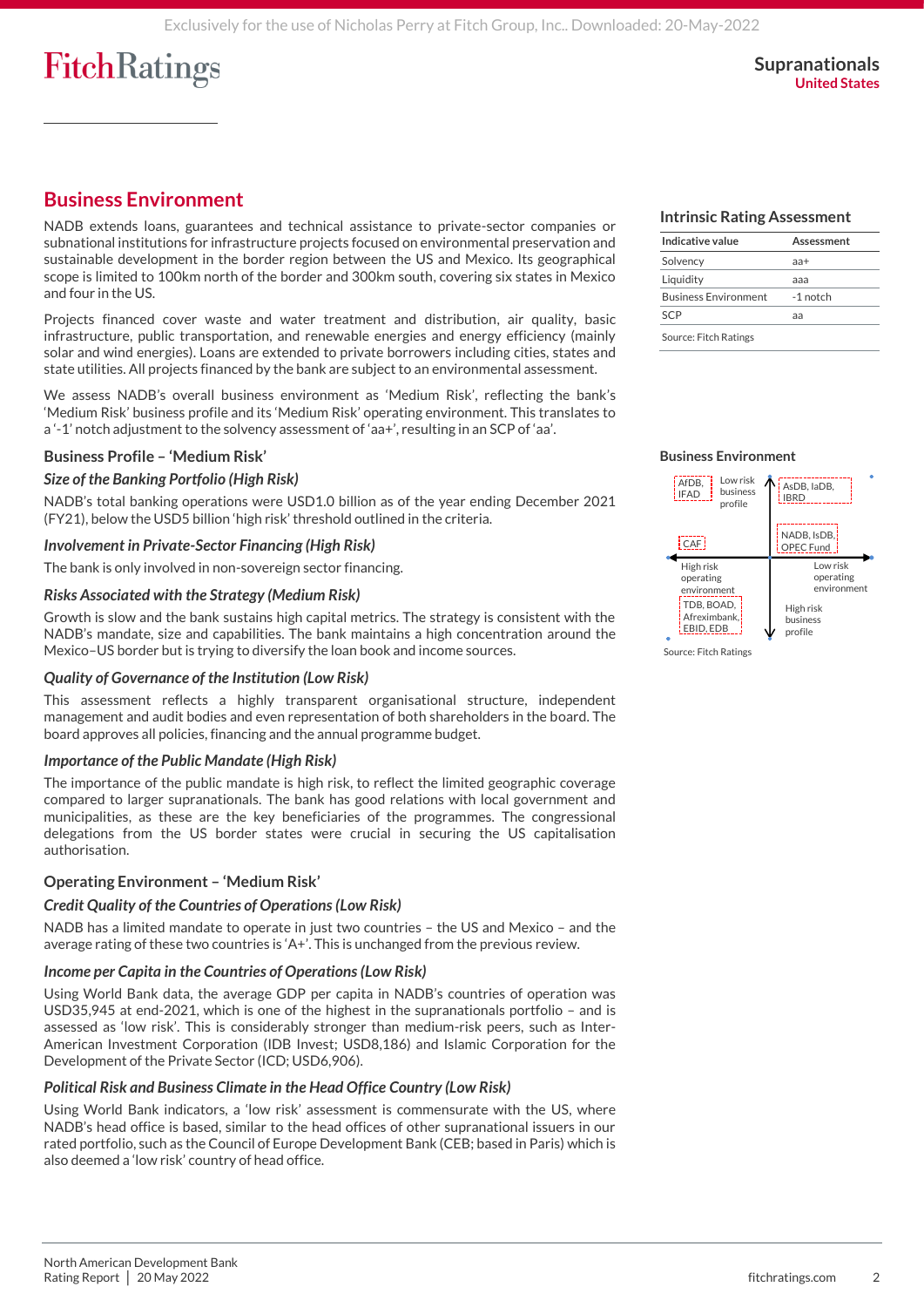#### **Supranationals United States**

#### *Overall Political Risk and Business Climate in the Countries of Operations (Medium Risk)*

When looking at peers, using World Bank data on a percent rank basis, NADB's profile is more closely aligned with a 'medium' risk profile, similar to IDB Invest, than the 'low' risk profile of CEB.

#### *Operational Support Provided by MS (High Risk)*

The operational support of member states is assessed as 'high risk', consistent with the low importance of the public mandate and limited area of operation.

#### **Solvency**

Fitch assesses NADB's solvency at 'aa+'. This is driven by the assessment of its capitalisation as 'excellent' and risks as 'low'.

#### **Capitalisation**

NADB's 'excellent' capitalisation is driven by our view that its equity/adjusted assets and usable capital/risk-weighted assets (FRA) ratios will continue to exceed the respective 'excellent' thresholds outlined in the criteria in the medium term.

#### **Peer Comparison: Capital Ratios and Profitability**

|                                                     | <b>NADB</b><br>(AA) |                                |          |          | <b>ICD</b><br>$(A+)$ | <b>CEB</b><br>$(AA+)$ | <b>IDB</b> Invest<br>(AAA) |
|-----------------------------------------------------|---------------------|--------------------------------|----------|----------|----------------------|-----------------------|----------------------------|
|                                                     | End-2021            | <b>Projection</b> <sup>ª</sup> | End-2020 | End-2020 | End-3021             |                       |                            |
| Equity/adjusted assets (%)                          | 36.7                | $45 - 50$                      | 30.6     | 11.7     | 29.1                 |                       |                            |
| Usable capital/risk-weighted<br>assets (FRA, %)     | 141.3               | 135-140                        | 39.2     | 41.4     | 43.5                 |                       |                            |
| Net income/average equity                           | 1.6                 | $1.5 - 2$                      | $-1.6$   | 1.6      | 6.0                  |                       |                            |
| <sup>a</sup> Medium-term projections forecast range |                     |                                |          |          |                      |                       |                            |

#### **Risks Assessment**

| Indicative value         | <b>Risk level</b> |
|--------------------------|-------------------|
| Credit                   | l ow              |
| Concentration            | l ow              |
| Equity risk              | Very low          |
| Market risks             | l ow              |
| Risk-management policies | Strong            |
| Source: Fitch Ratings    |                   |

ª Medium-term projections, forecast range

Source: Fitch Ratings, MDBs

At end-2021, NADB's equity/adjusted assets ratio was 36.7% (FYE20: 35.4%). The bank has maintained this ratio above 30% for at least the past seven years and conservatively manages its balance sheet to maintain this ratio in excess of 30%. As the primary metric used by Fitch to assess a multilateral development bank (MDB)'s capitalisation, the bank's own internal guidance being above our 'excellent' threshold outlined in the criteria of 25% is positive for its credit profile.

The FRA ratio, which measures usable capital/risk-weighted assets, is in excess of 100% for NADB (FYE21: 141%), significantly above the 35% 'excellent' threshold. On the numerator side of the equation, we include an additional 10% of the bank's 'AAA' rated callable capital subscribed by the US (after the portion of 'AAA' to 'AA' callable capital used to assess shareholder support has been deducted), to upwardly adjust NADB's usable capital from its equity.

In terms of internal capital generation (ICG), a tertiary rating driver within our capitalisation assessment, NADB had a profitable year in 2021, recording ICG of just over 1.5%. We forecast ICG to be around 1.5% over the medium term, which is in line with most other private-sectorfocused MDBs that Fitch rates.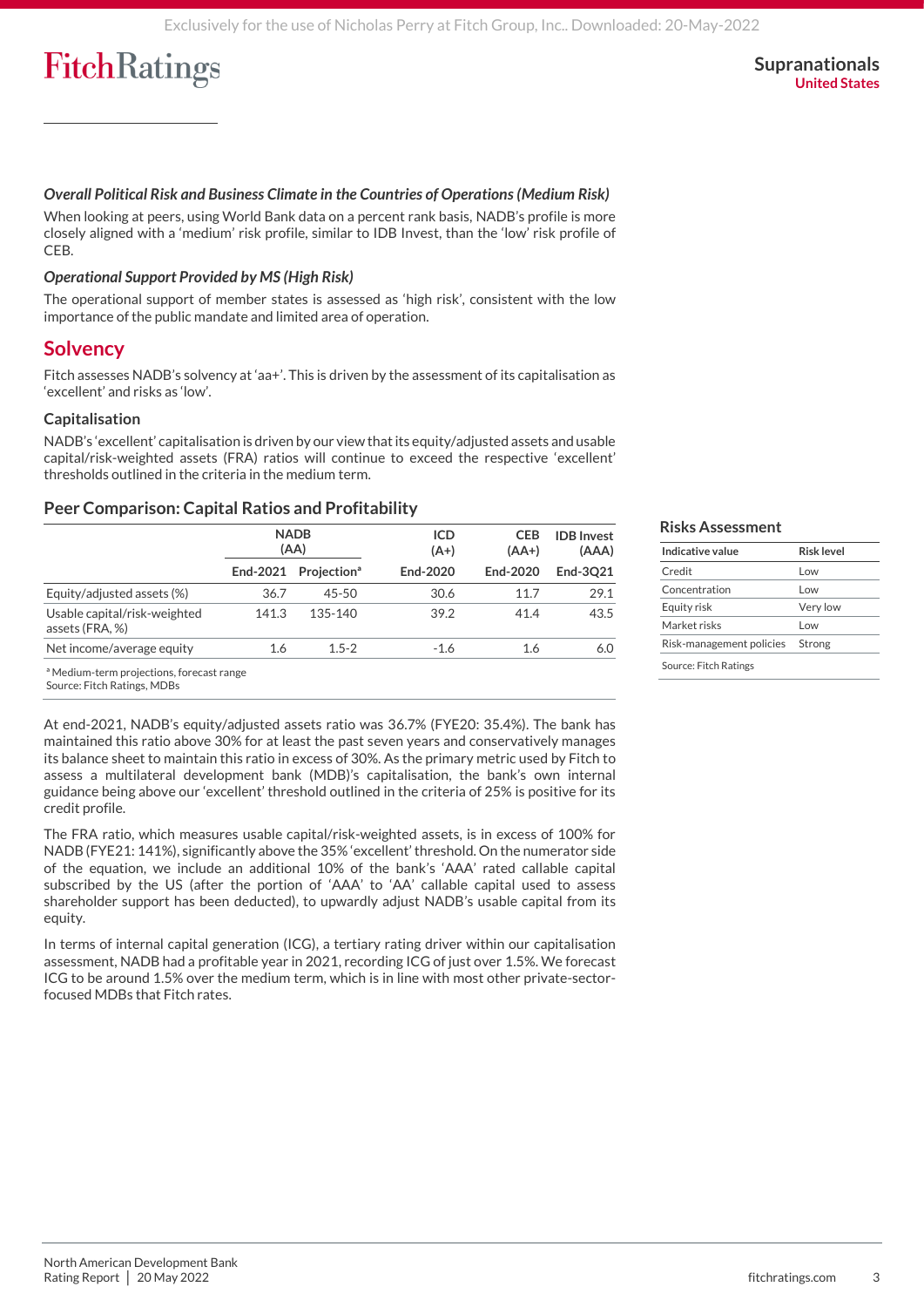**Supranationals United States**

## **Risks**

The overall assessment of solvency risks is 'low' for NADB.

#### **Peer Comparison: Risks**

|                                                                       | <b>NADB</b><br>(AA) |                         | <b>ICD</b><br>$(A+)$ | <b>CEB</b><br>$(AA+)$ | <b>IDB</b> invest<br>(AAA) |
|-----------------------------------------------------------------------|---------------------|-------------------------|----------------------|-----------------------|----------------------------|
|                                                                       | End-2021            | Projection <sup>a</sup> |                      | End-2020 End-2020     | End-3021                   |
| Estimated average rating of loans &<br>guarantees                     | <b>BBB</b>          | <b>BBB</b>              | B                    | А-                    | BB-                        |
| Impaired loans/gross loans (%)                                        | 1.4                 | $1.5 - 2$               | 24.3                 | 0.0                   | 0.7                        |
| Five largest exposures/total banking<br>exposure $\frac{b}{\sqrt{2}}$ | 32.6                | $30 - 35$               | 21.3                 | 23.5                  | 9.9                        |
| Equity stakes/total banking exposure<br>$(\%)$                        | 0.0                 | 0.0                     | 28.2                 | 0.0                   | 4.5                        |

ª Medium-term projections, forecast range

<sup>b</sup>Total Banking Exposure = Loans + Equity Stakes + Guarantees

Source: Fitch Ratings, MDBs

#### **Credit Risk (Low Risk)**

To calculate the average rating of NADB's loan book (assessed at 'BBB'), Fitch has used a combination of the bank's internal rating model and input from Fitch/Moody's/S&P where available.

In 2019, a revision was made to our assessment of NADB's average rating of loans, which improved from 'BB'- to 'BBB' following the implementation of the bank's internal risk grading scale, which started in May 2017. In April 2019, the bank introduced a new rating scale moving to nine risk grades from seven, leading to improved mapping of the bank's internal ratings to an international rating scale.

In spite of the uncertainty surrounding borrowers affected by changes to the electricity sector in Mexico, we forecast the average rating of the portfolio to remain at the 'BBB' level in the medium term. The bank has placed any borrowers potentially affected by the electricity regulatory changes in Mexico on Negative Watch (meaning the exposure is reviewed every three months), which accounted for around 38% of loans at end-2021.

The strength of the preferred creditor status is weak for NADB and the average rating of the loan book is not adjusted. NADB only participates in private, public-private and subnational (municipalities and states) loans and only benefits from tax exemptions.

The outstanding balance of impaired loans for NADB as of end-2021 related to one single solar project – which represented approximately 1.4% of the bank's lending portfolio. Our treatment of this loan mirrors the internal treatment at NADB, which is to treat this loan as impaired despite the borrower being current. Under US GAAP, there is allowance for a project to continue to be classified as impaired until the bank's management feels comfortable about the long-term prospects of the borrower.

#### **Concentration (Low Risk)**

As per Fitch's criteria, concentration risk, measured by the ratio of the five largest exposures to the total banking portfolio, is 'low' at 32.6%. Geographic and sectoral concentrations are high as a result of NADB's narrow mandate in terms of sectors and geography. Given the uncertainty surrounding the renewable electricity sector, which the bank is heavily exposed to, NADB is exploring the diversification of its loan portfolio into alternative sectors – including energy storage, mobility, urban development, sustainable industrial parks, sustainable buildings, green manufacturing, and sustainable food chains.

#### **Equity Risk (Very Low)**

The bank does not maintain any equity participation, nor do we expect it to over the medium term.



20%

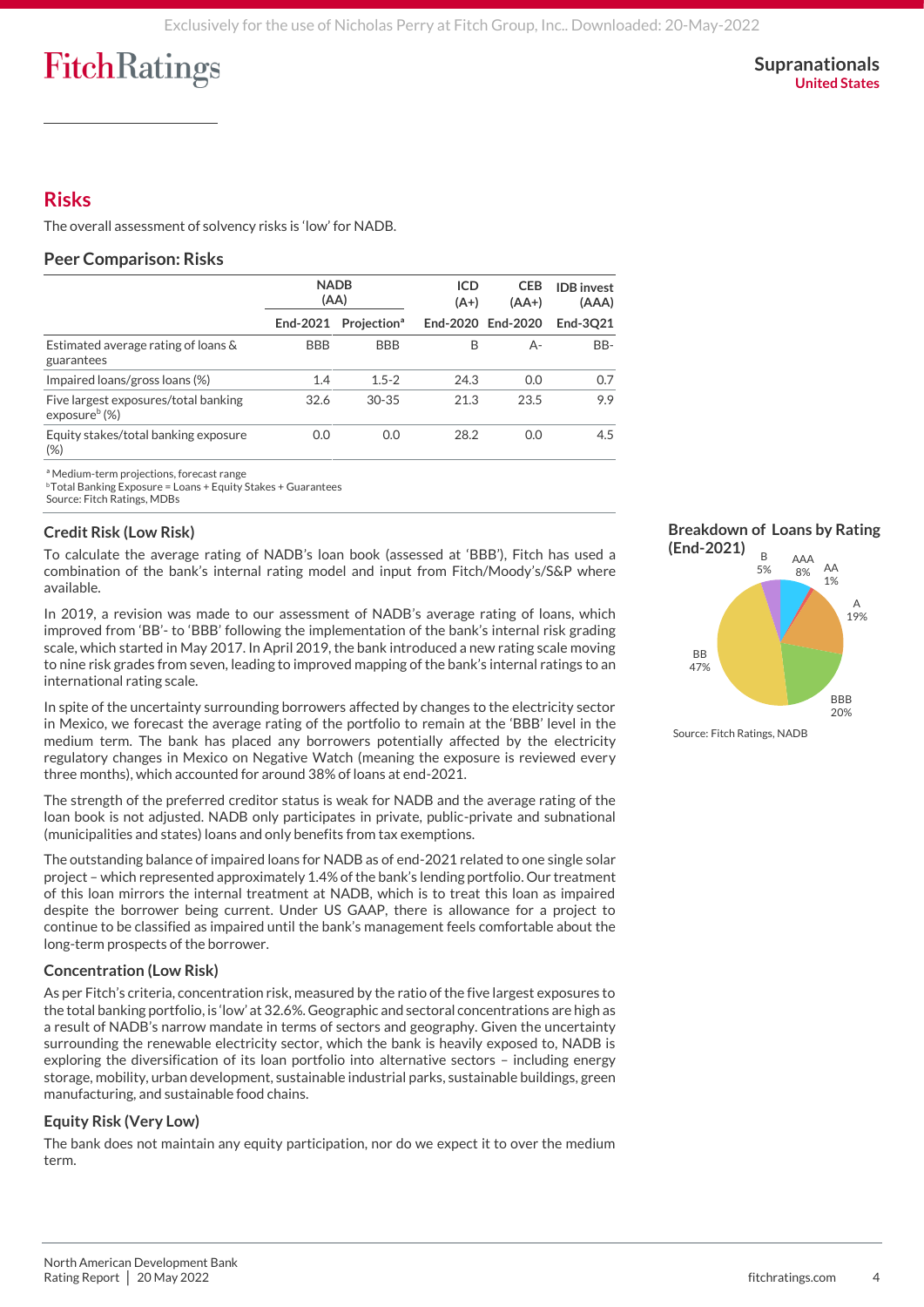#### **Market Risks (Low)**

Interest rate and foreign-exchange risk exposures are hedged through derivatives:

- Cross-currency swaps cover the exposure of the loan book in Mexican pesos.
- Long-term fixed-rate debt is mostly swapped to a variable rate to mitigate interest rate risk and maintain cost at market level, and fixed-rate loans are swapped to a variable interest rate, except when funded by equity. The interest rate swaps are matched to the terms of loans and to a portion of its long-term notes payable and structured so that the notional amounts mature to match the expected maturity of the loans and the notes payable.

#### **Risk Management (Strong)**

Investment policy is unchanged from previous years. The bank's investment guidelines state that the portfolio must include laddered maturities to minimise market risk, including a minimum 'A-' rating for corporate bonds.

Underwriting standards also remain unchanged – with the bank's single obligor limit at 20% of equity. This limit can be increased to 30% only if the loan is fully secured by marketable collateral or by a strong repayment mechanism such as 'participaciones' (federal tax revenue).

The bank's total principal debt outstanding shall not exceed at any time the callable portion of the capital plus the minimum liquidity level required by the bank's liquidity policy. The managing director will inform the board when they reasonably estimate that the outstanding debt will reach 80% of the callable capital within the next six months.

## **Liquidity**

#### **Peer Comparison: Liquidity**

|                                                       | <b>NADB</b><br>(AA) |                                |          |          | <b>ICD</b><br>$(A+)$ | <b>CEB</b><br>$(AA+)$ | <b>IDB</b> Invest<br>(AAA) |
|-------------------------------------------------------|---------------------|--------------------------------|----------|----------|----------------------|-----------------------|----------------------------|
|                                                       | End-2021            | <b>Projection</b> <sup>ª</sup> | End-2020 | End-2020 | End-3021             |                       |                            |
| Liquid asset/short-term<br>$debt (\%)$                | 722.3               | 750-780                        | 239.4    | 246.2    | 190.5                |                       |                            |
| Share of treasury assets<br>rated 'AA-' and above (%) | 93.8                | 90-100                         | 8.0      | 53.7     | 91.5                 |                       |                            |
|                                                       |                     |                                |          |          |                      |                       |                            |

ª Medium-term projections, forecast range Source: Fitch Ratings, MDBs

#### **Liquidity Buffer (Excellent)**

At end-2021, the liquidity buffer ratio was over 700% – far in excess of the 150% 'excellent' threshold in the criteria.

For the purposes of this calculation, we consider assets as liquid if they are assets with a 12 month maturity and below, denominated in hard currency, with a rating of 'B-' and above, or are investment-grade-rated assets with a maturity above 12 months.

NADB's debt maturity profile includes peaks and troughs through the next 10 years – and, as such, our forecasts for this ratio vary considerably from year to year. That said, we expect this ratio will remain 'excellent' (with headroom) over the medium term.

#### **Quality of Treasury Assets (Excellent)**

Quality of treasury assets is excellent, as evidenced by the bank's sector investment allocation guidelines and the minimum rating requirements for investments. The quality of the book has improved significantly in recent years due to the increased share of US Treasuries in the total portfolio. At end-2021, the share of 'AAA' to 'AA' rated treasury assets was 93.8%.

#### **Liquidity Assessment**

| Indicative value                                              | Risk level |
|---------------------------------------------------------------|------------|
| Liquidity buffer                                              | Excellent  |
| Quality of treasury assets                                    | Excellent  |
| Access to cap markets & alt. Moderate<br>Sources of liquidity |            |

Source: Fitch Ratings





Source: Fitch Ratings, NADB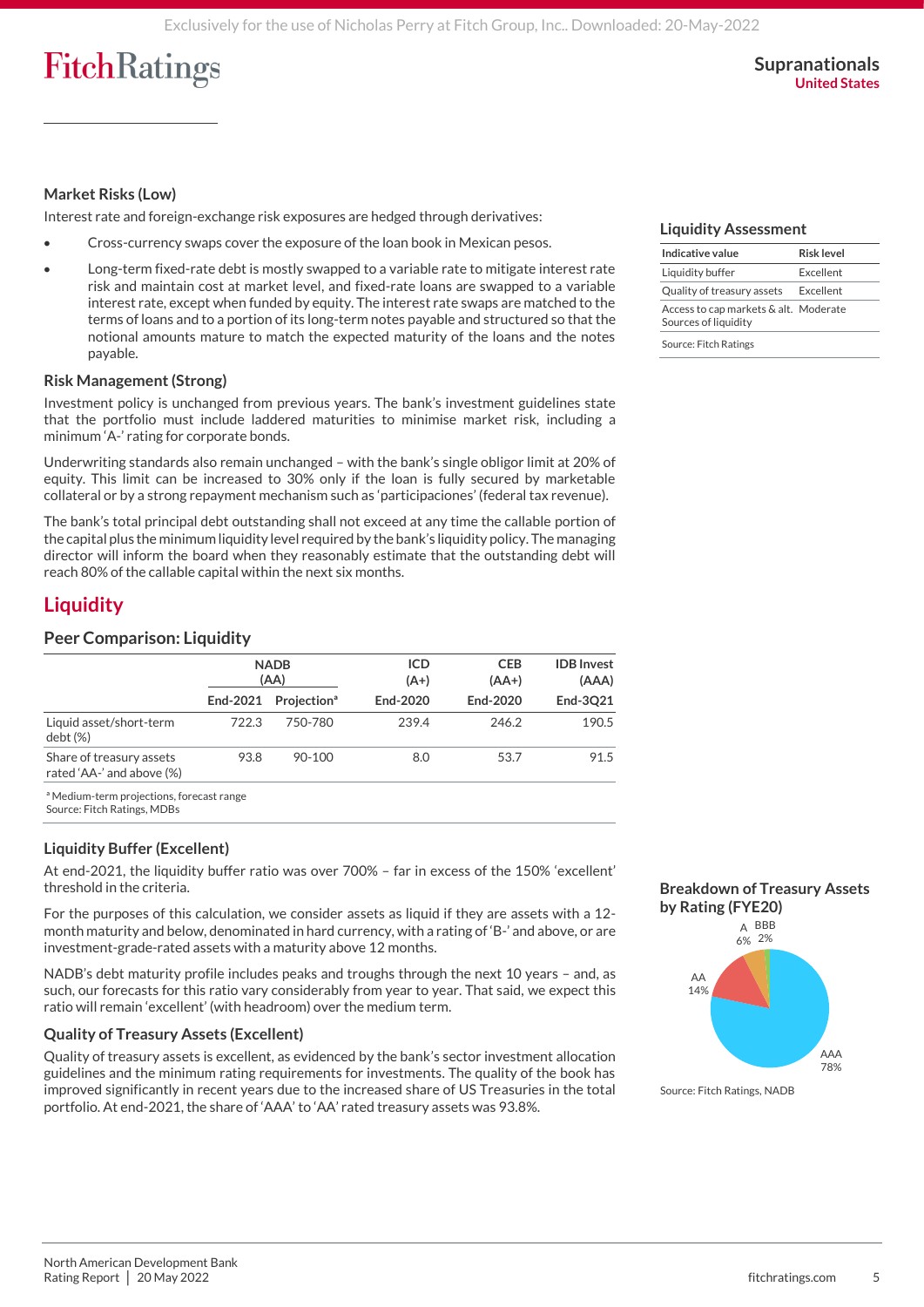#### **Access to Capital Markets and Alternative Sources of Liquidity (Moderate)**

Given the rating, the bank is likely to have access to additional sources of funding should it be required. NADB has discussed potential back-up credit lines with financial institutions but does not maintain committed lines at the moment, as access to capital markets has been proven and structural liquidity requirements can be identified well in advance due to the nature of the bank's activity.

### **Shareholders' Support**

#### **Peer Comparison: Shareholder Support**

|                                             | <b>NADB</b><br>(AA) |                                  | <b>ICD</b><br>$(A+)$ | <b>CEB</b><br>$(AA+)$ | <b>IDB</b> Invest<br>(AAA) |
|---------------------------------------------|---------------------|----------------------------------|----------------------|-----------------------|----------------------------|
|                                             | End-2021            | Projection <sup>ª</sup> End-2020 |                      | End-2020              | End-2020                   |
| Coverage of net debt by callable<br>capital | AAA                 | $AA+$                            | <b>NC</b>            | <b>NC</b>             | <b>NC</b>                  |
| Average rating of key shareholders A+       |                     | А                                | AA                   | A+                    | <b>BBB</b>                 |
| Propensity to support<br>(notch adjustment) | Moderate<br>$(-1)$  | Moderate<br>$(-1)$               | Moderate<br>(-1)     | Weak<br>(-2)          | Strong<br>(0)              |
| <sup>a</sup> Medium-term projections        |                     |                                  |                      |                       |                            |

Source: Fitch Ratings, MDBs

We assess NADB's support rating at 'aa'. This assessment is anchored on the coverage of net debt by callable capital (aa+). An assessment of 'moderate' propensity to support the bank leads to a minus one-notch adjustment of the coverage of net debt by callable capital assessment, resulting in an overall support rating of 'aa'.

#### **Capacity to Provide Extraordinary Support**

Callable capital from the US (AAA/Negative) fully covers NADB's net debt. In line with our treatment of sovereigns on Negative Outlook, we forecast NADB's net debt coverage by callable capital will fall to 'AA+'.

Following the sovereign downgrade of Mexico to 'BBB-' from 'BBB' in April 2020 and the basecase assumption that the US rating will be downgraded to 'AA+' in the medium term, we forecast NADB's average rating of key shareholders to fall by one notch to 'A' from 'A+'. The Outlook on Mexico's IDR is Stable, however. Although the US has a larger share of ownership (as it has paid in advance its share of paid-in capital), we continue to treat both Mexico and the US as key shareholders of the bank. The bank's charter states that all decisions of the board require approval from a majority of the directors. Equity ownership does not change either the bank's board composition or decision-making processes.

#### **Propensity to Provide Extraordinary Support**

Fitch revised its assessment of NADB's member states' propensity to support the bank to 'moderate' from 'weak' at last year's review and discounted the shareholders' capacity to support by one notch from minus two notches in 2020, which remains unchanged. This reflects the following:

- NADB's inclusion in the USMCA deal has led to a significant paid-in capital increase at the bank. In 2020, the bank has received USD225 million in cash from the US Treasury and in 2021, Mexico USD11.5 million into the bank's equity. Of the US contribution, USD165 million have been restricted from commitment.
- The bank expects to receive further capital payments from Mexico in the coming years, which will lead to the release of the restricted portion of the US contribution.

#### **NADB Paid-in Capital**



Source: Fitch Ratings, NADB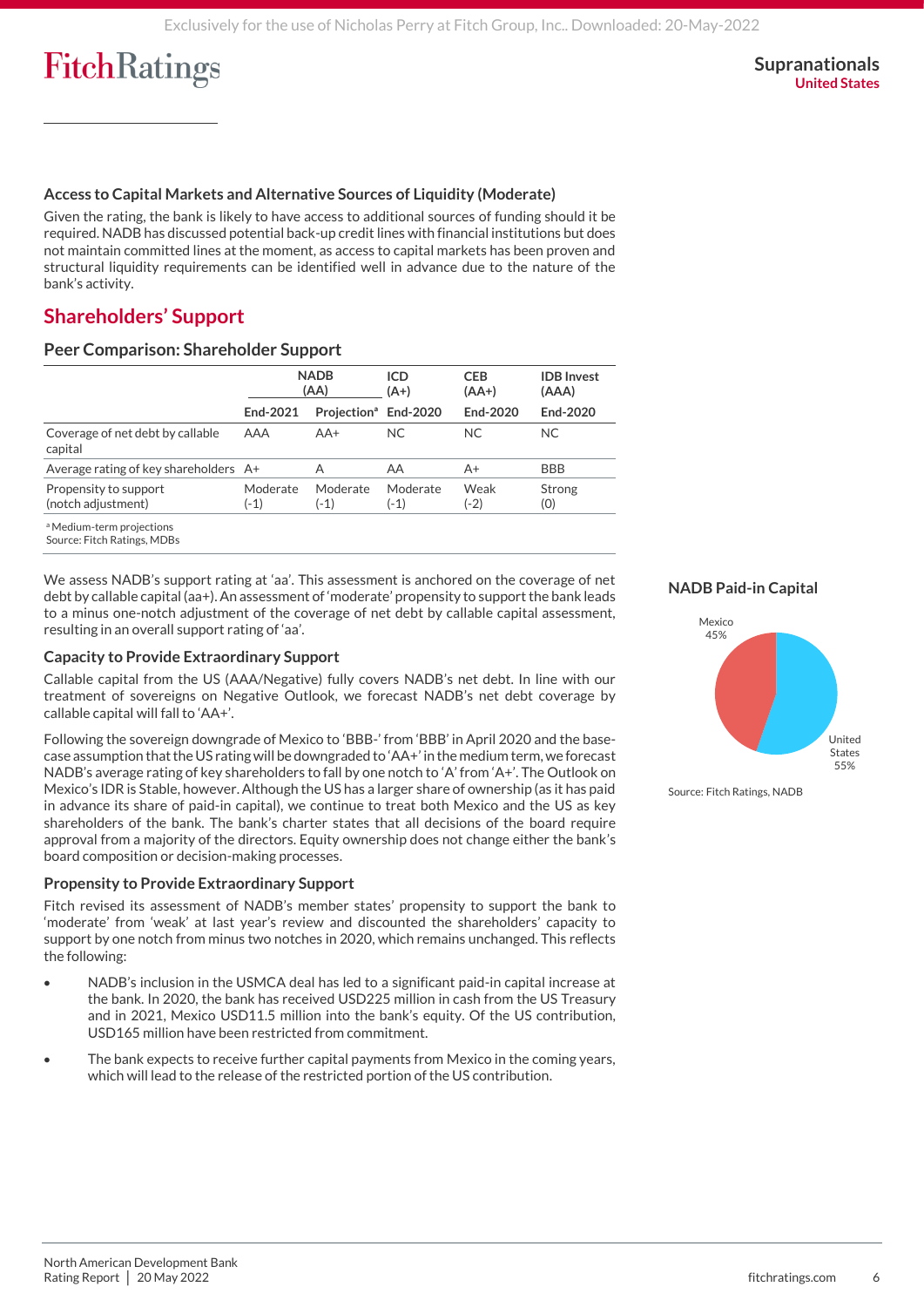### **North American Development Bank**

**Balance Sheet**

|                                                             | 31 Dec 21       | 31 Dec 20 | 31 Dec 19<br>Year end<br>(USDm) |
|-------------------------------------------------------------|-----------------|-----------|---------------------------------|
|                                                             | <b>Year end</b> | Year end  |                                 |
|                                                             | (USDm)          | (USDm)    |                                 |
|                                                             | Original        | Original  | Original                        |
| A. Loans                                                    |                 |           |                                 |
| 1. To/guaranteed by sovereigns                              | 0.0             | 0.0       | 0.0                             |
| 2. To/guaranteed by public institutions                     | 197.5           | 198.9     | 180.6                           |
| 3. To/guaranteed by private sector                          | 640.7           | 838.2     | 1,012.7                         |
| 4. Trade financing loans (memo)                             | 0.0             | 0.0       | 0.0                             |
| 5. Other loans                                              | 0.0             | 0.0       | 0.0                             |
| 6. Loan loss reserves (deducted)                            | 22.1            | 19.2      | 19.2                            |
| A. Loans, total                                             | 816.1           | 1,017.9   | 1,174.1                         |
| <b>B. Other earning assets</b>                              |                 |           |                                 |
| 1. Deposits with banks                                      | 26.5            | 38.7      | 46.3                            |
| 2. Securities held for sale & trading                       | 1,099.2         | 965.9     | 703.2                           |
| 3. Investment debt securities (including other investments) | 4.1             | 3.5       | 4.0                             |
| 4. Equity investments                                       | 0.0             | 0.0       | 0.0                             |
| 5. Derivatives (including fair-value of guarantees)         | 155.6           | 136.4     | 62.4                            |
| B. Other earning assets, total                              | 1,285.4         | 1,144.5   | 815.9                           |
| C. Total earning assets (A+B)                               | 2,101.5         | 2,162.4   | 1,990.0                         |
| D. Fixed assets                                             | 0.1             | 0.1       | 0.2                             |
| E. Non-earning assets                                       |                 |           |                                 |
| 1. Cash and due from banks                                  | n.a.            | n.a.      | n.a.                            |
| 2. Other                                                    | 13.1            | 14.7      | 17.3                            |
| F. Total assets                                             | 2,114.6         | 2,177.2   | 2,007.5                         |
| G. Short-term funding                                       |                 |           |                                 |
| 1. Bank borrowings (< 1 year)                               | 0.0             | 0.0       | 0.0                             |
| 2. Securities issues (< 1 year)                             | 0.0             | 0.0       | 0.0                             |
| 3. Other (including deposits)                               | 154.9           | 5.3       | 255.6                           |
| G. Short-term funding, total                                | 154.9           | 5.3       | 255.6                           |
| H. Other funding                                            |                 |           |                                 |
| 1. Bank borrowings (> 1 year)                               | 0.0             | 0.0       | 0.0                             |
| 2. Other borrowings (including securities issues)           | 1,001.3         | 1,210.2   | 1,044.7                         |
| 3. Subordinated debt                                        | 0.0             | 0.0       | 0.0                             |
| 4. Hybrid capital                                           | 0.0             | 0.0       | 0.0                             |
| H. Other funding, total                                     | 1,001.3         | 1,210.2   | 1,044.7                         |
| I. Other (non-interest bearing)                             |                 |           |                                 |
| 1. Derivatives (including fair value of guarantees)         | 0.3             | 17.7      | 1.5                             |
| 2. Fair value portion of debt                               | n.a.            | n.a.      | n.a.                            |
| 3. Other (non-interest bearing)                             | 181.2           | 180.2     | 22.7                            |
| I. Other (non-interest bearing), total                      | 181.5           | 197.9     | 24.2                            |
| J. General provisions & reserves                            | n.a.            | n.a.      | n.a.                            |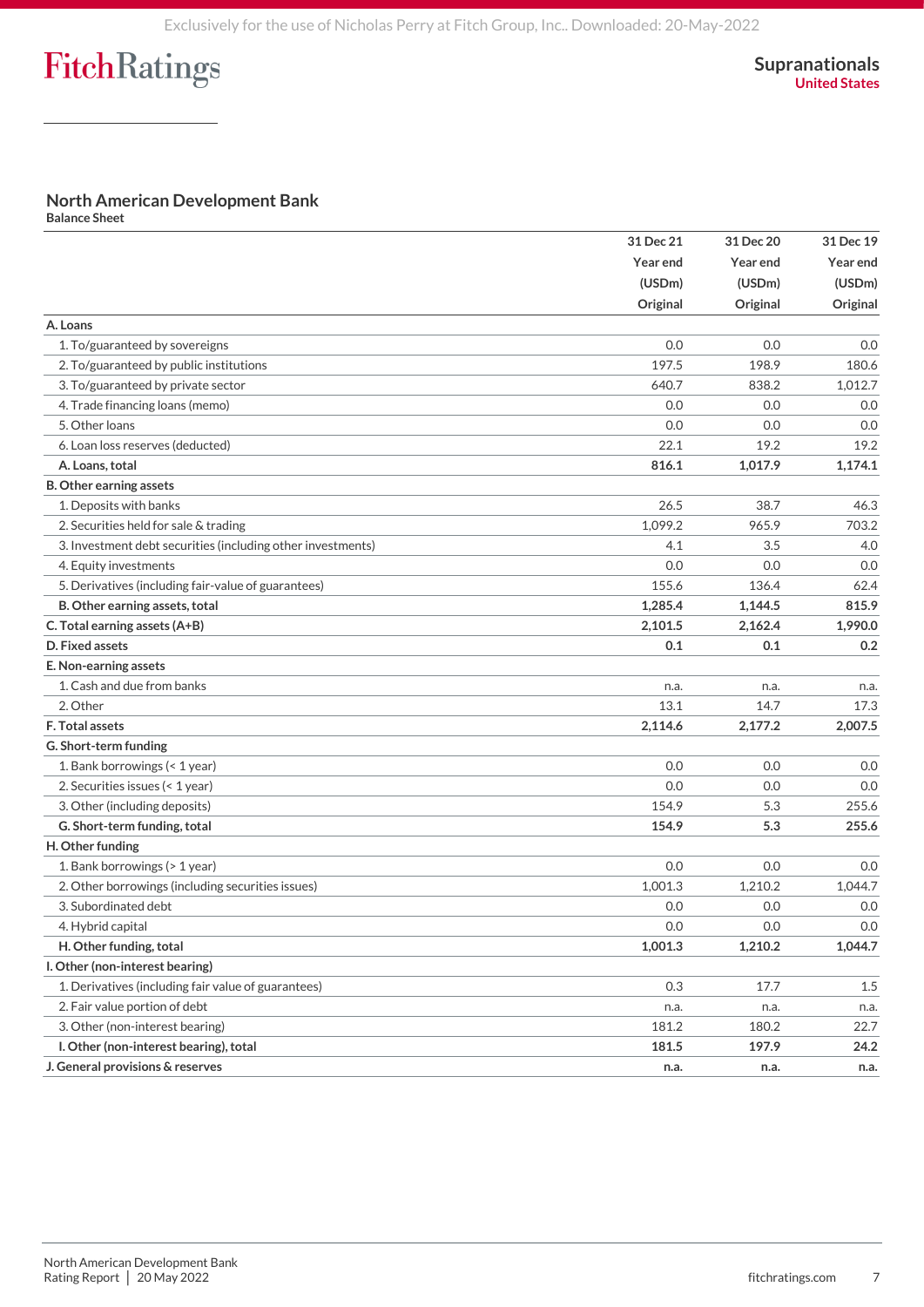### **North American Development Bank (Cont.)**

**Balance Sheet**

|                                                 | 31 Dec 21 | 31 Dec 20          | 31 Dec 19<br>Year end<br>(USDm) |
|-------------------------------------------------|-----------|--------------------|---------------------------------|
|                                                 | Year end  | Year end           |                                 |
|                                                 | (USDm)    | (USDm)<br>Original |                                 |
|                                                 | Original  |                    | Original                        |
| L. Equity                                       |           |                    |                                 |
| 1. Preference shares                            | 0.0       | 0.0                | 0.0                             |
| 2. Subscribed capital                           | 486.5     | 475.0              | 415.0                           |
| 3. Callable capital                             | 0.0       | 0.0                | 0.0                             |
| 4. Arrears/advances on capital                  | 0.0       | 0.0                | 0.0                             |
| 5. Paid in capital (memo)                       | 486.5     | 475.0              | 415.0                           |
| 6. Reserves (including net income for the year) | 285.6     | 273.5              | 258.6                           |
| 7. Fair-value revaluation reserve               | 4.7       | 15.3               | 9.4                             |
| K. Equity, total                                | 776.9     | 763.8              | 683.0                           |
| M. Total liabilities & equity                   | 2,114.6   | 2,177.2            | 2,007.5                         |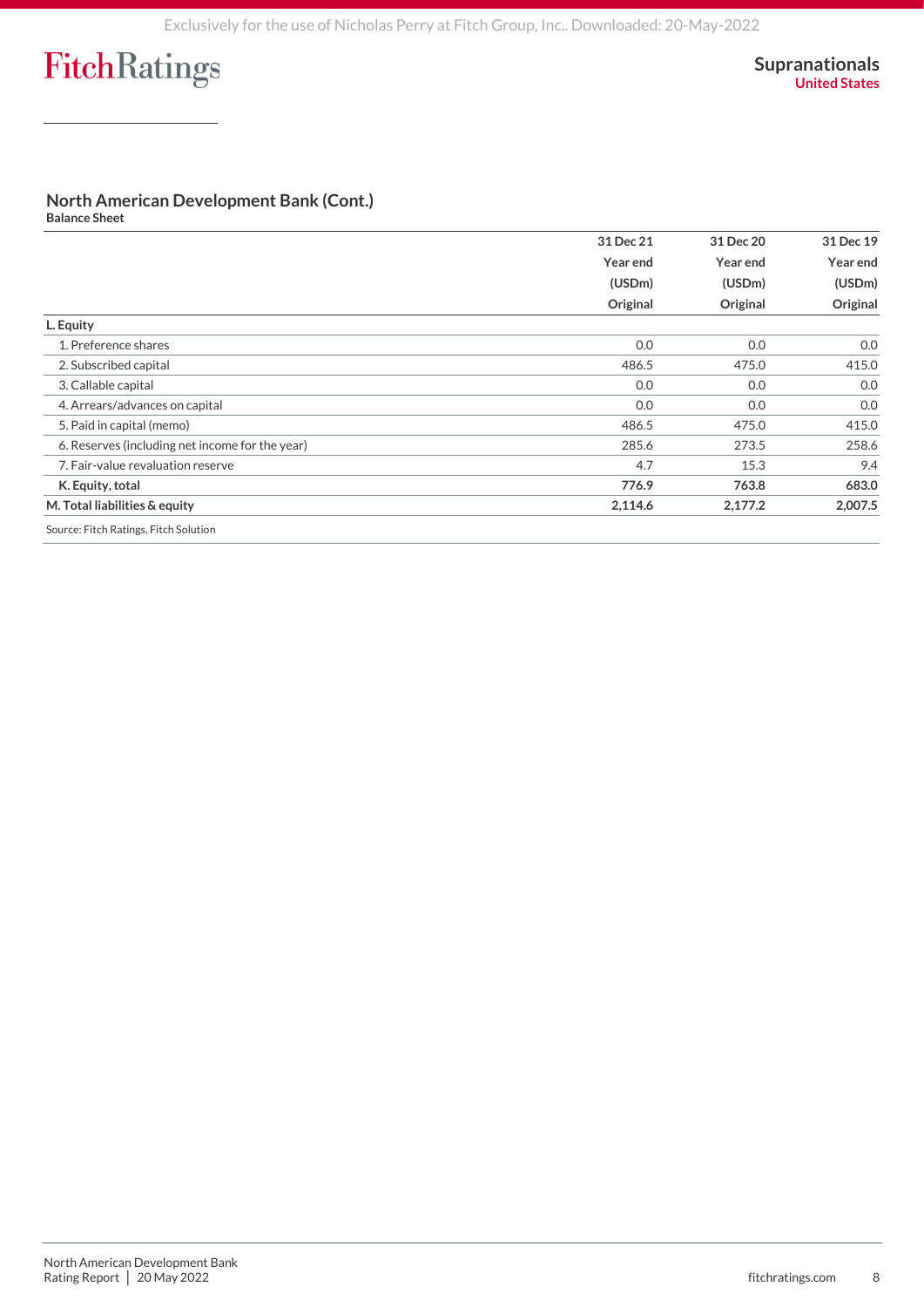### **North American Development Bank**

**Income Statement**

|                                                                            | 31 Dec 21 | 31 Dec 20<br>Year end<br>(USDm) | 31 Dec 19<br>Year end<br>(USDm) |
|----------------------------------------------------------------------------|-----------|---------------------------------|---------------------------------|
|                                                                            | Year end  |                                 |                                 |
|                                                                            | (USDm)    |                                 |                                 |
|                                                                            | Original  | Original                        | Original                        |
| 1. Interest received                                                       | 47.1      | 57.0                            | 84.3                            |
| 2. Interest paid                                                           | 14.3      | 21.2                            | 44.6                            |
| 3. Net interest revenue (1. - 2.)                                          | 32.7      | 35.8                            | 39.7                            |
| 4. Other operating income                                                  | $-1.4$    | $-5.5$                          | 4.5                             |
| 5. Other income                                                            | 1.1       | $-0.4$                          | 2.8                             |
| 6. Personnel expenses                                                      | 15.5      | 13.2                            | 14.8                            |
| 7. Other non-interest expenses                                             | 1.9       | 1.8                             | 2.4                             |
| 8. Impairment charge                                                       | 2.9       | 0.0                             | 0.1                             |
| 9. Other provisions                                                        | 0.0       | 0.0                             | 0.0                             |
| 10. Pre-derivative operating profit $(3. + 4. + 5.) - (6. + 7. + 8. + 9.)$ | 12.1      | 14.9                            | 29.7                            |
| 11. Net gains/(losses) on non-trading derivative instruments               | 0.0       | 0.0                             | 0.0                             |
| 12. Post-derivative operating profit $(10. + 11.)$                         | 12.1      | 14.9                            | 29.7                            |
| 13. Other income and expenses                                              | n.a.      | n.a.                            | n.a.                            |
| 14. Net income (12. + 13.)                                                 | 12.1      | 14.9                            | 29.7                            |
| 15. Fair value revaluations recognised in equity                           | 14.0      | 5.9                             | 0.2                             |
| 16. Fitch's comprehensive net income (14. + 15.)                           | 26.1      | 20.8                            | 29.9                            |
| Source: Fitch Ratings, Fitch Solutions                                     |           |                                 |                                 |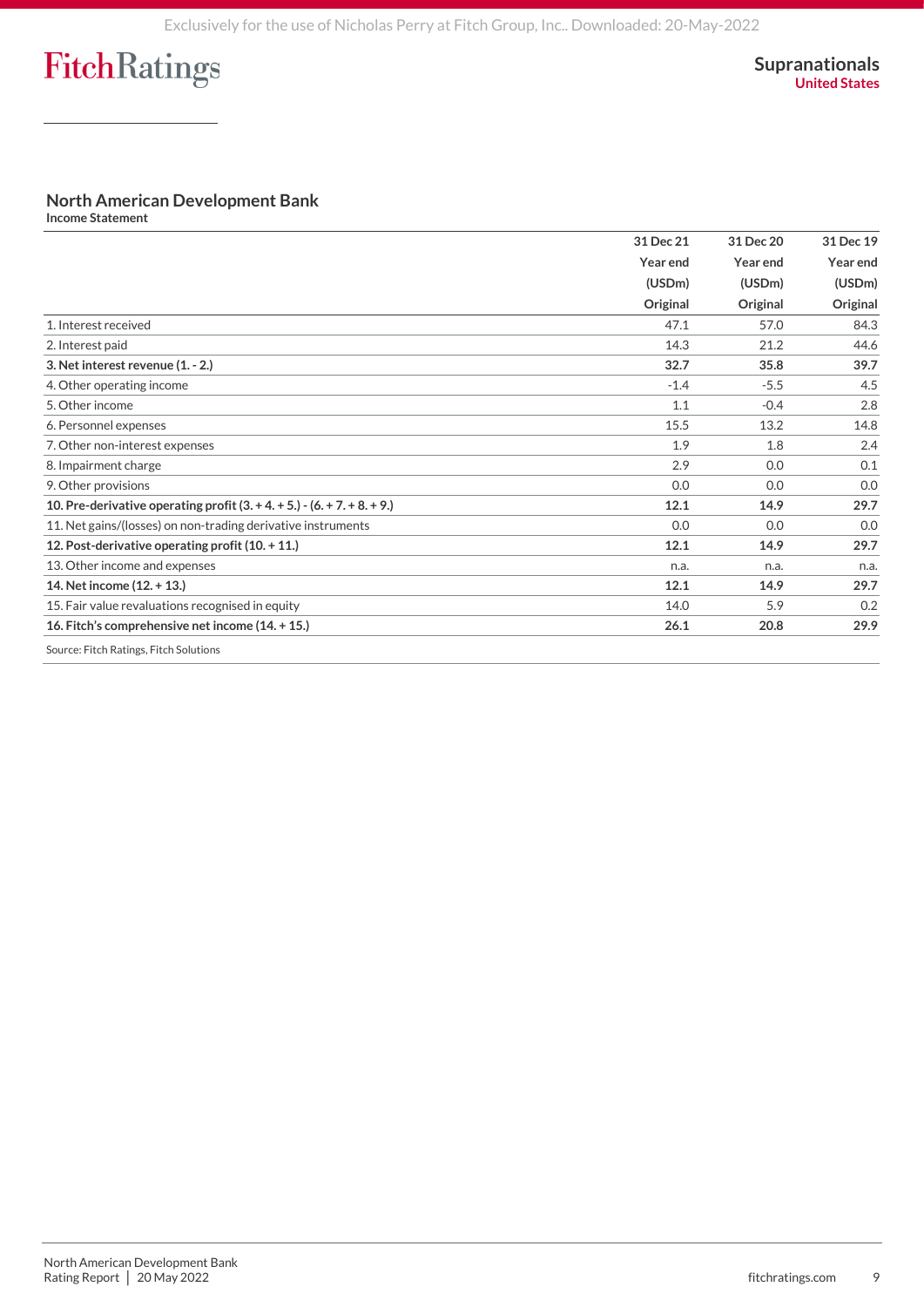## **North American Development Bank**

**Ratio Analysis**

| $(\%)$                                                                                            | 31 Dec 21<br>Year end<br>Original | 31 Dec 20<br>Year end<br>Original | 31 Dec 19<br>Year end<br>Original |                                |     |     |     |
|---------------------------------------------------------------------------------------------------|-----------------------------------|-----------------------------------|-----------------------------------|--------------------------------|-----|-----|-----|
|                                                                                                   |                                   |                                   |                                   | I. Profitability level         |     |     |     |
|                                                                                                   |                                   |                                   |                                   | 1. Net income/equity (average) | 1.6 | 2.1 | 4.5 |
| 2. Net income/total assets (average)                                                              | 0.6                               | 0.7                               | 1.5                               |                                |     |     |     |
| 3. Net interest revenue + commitment fees/gross loans + treasury assets +<br>guarantees (average) | n.a.                              | n.a.                              | n.a.                              |                                |     |     |     |
| 4. Cost/income ratio                                                                              | 55.5                              | 49.5                              | 39.1                              |                                |     |     |     |
| 5. Income from equity investment/equity investment (average)                                      | n.a.                              | n.a.                              | n.a.                              |                                |     |     |     |
| 6. Provisions/average total banking exposure (excluding letters of credit)                        | n.a.                              | n.a.                              | n.a.                              |                                |     |     |     |
| II. Capital adequacy                                                                              |                                   |                                   |                                   |                                |     |     |     |
| 1. Net total banking exposure (excluding letters of credit)/subscribed capital +<br>reserves      | 105.7                             | 136.0                             | 174.3                             |                                |     |     |     |
| 2. Equity/adjusted total assets                                                                   | 36.7                              | 35.4                              | 34.1                              |                                |     |     |     |
| 3. Equity/adjusted total assets + guarantees                                                      | 36.7                              | 35.4                              | 34.1                              |                                |     |     |     |
| 4. Paid-in capital/subscribed capital                                                             | 100.0                             | 100.0                             | 100.0                             |                                |     |     |     |
| 5. Internal capital generation after distributions                                                | 3.4                               | 2.9                               | 4.5                               |                                |     |     |     |
| 6. Usable capital/risk-weighted assets (FRA ratio)                                                | 141.3                             | 153.2                             | n.a.                              |                                |     |     |     |
| III. Liquidity                                                                                    |                                   |                                   |                                   |                                |     |     |     |
| 1. Liquid assets/short-term debt                                                                  | 722.3                             | 19,150.5                          | 294.6                             |                                |     |     |     |
| 2. Treasury assets/total assets                                                                   | 53.4                              | 46.3                              | 37.5                              |                                |     |     |     |
| 3. Treasury assets investment grade + eligible non-investment grade/total<br>assets               | 50.1                              | 46.3                              | 37.5                              |                                |     |     |     |
| 4. Unimpaired trade financing loans/total assets                                                  | 0.0                               | 0.0                               | 0.0                               |                                |     |     |     |
| 5. Liquid assets/total assets                                                                     | 50.1                              | 46.3                              | 37.5                              |                                |     |     |     |
| 6. Liquid assets/undisbursed loans & equity                                                       | n.a.                              | n.a.                              | n.a.                              |                                |     |     |     |
| IV. Asset quality                                                                                 |                                   |                                   |                                   |                                |     |     |     |
| 1. Impaired loans/gross loans                                                                     | 1.4                               | 1.2                               | 1.2                               |                                |     |     |     |
| 2. Loan loss reserves/gross loans                                                                 | 2.6                               | 1.9                               | 1.6                               |                                |     |     |     |
| 3. Total reserves/gross loans, equity investment & guarantees                                     | 2.6                               | 1.9                               | 1.6                               |                                |     |     |     |
| 4. Loan loss reserves/Impaired loans                                                              | 164.4                             | 139.4                             | 136.0                             |                                |     |     |     |
| V. Leverage                                                                                       |                                   |                                   |                                   |                                |     |     |     |
| 1. Debt/equity                                                                                    | 148.9                             | 159.2                             | 190.4                             |                                |     |     |     |
| 2. Debt/subscribed capital + reserves                                                             | n.a.                              | n.a.                              | n.a.                              |                                |     |     |     |
| 3. Debt/callable capital                                                                          | n.a.                              | n.a.                              | n.a.                              |                                |     |     |     |
| 4. Net income + interest paid/interest paid                                                       | 184.7                             | 170.1                             | 166.5                             |                                |     |     |     |
| Source: Fitch Ratings, Fitch Solutions                                                            |                                   |                                   |                                   |                                |     |     |     |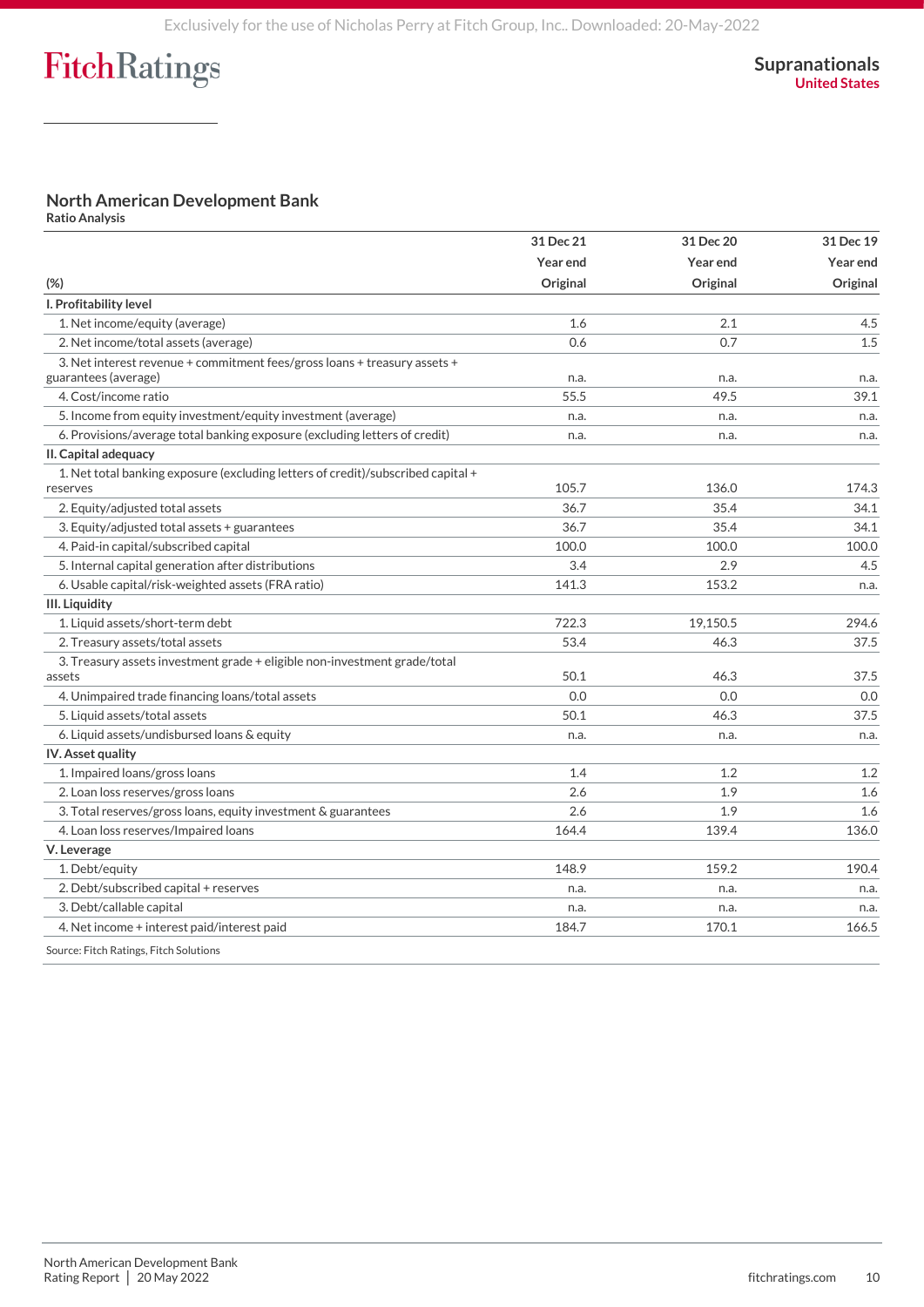### **North American Development Bank**

**Annex**

|                                                                                                                    | 31 Dec 21<br>(USDm)<br>Original | 31 Dec 20<br>(USDm)<br>Original | 31 Dec 19<br>(USDm)<br>Original |
|--------------------------------------------------------------------------------------------------------------------|---------------------------------|---------------------------------|---------------------------------|
|                                                                                                                    |                                 |                                 |                                 |
|                                                                                                                    |                                 |                                 |                                 |
| 1. Lending operations                                                                                              |                                 |                                 |                                 |
| 1. Loans outstanding                                                                                               | 838.2                           | 1.037.1                         | 1,193.3                         |
| 2. Undisbursed loans                                                                                               | n.a.                            | n.a.                            | n.a.                            |
| 3. Approved loans                                                                                                  | n.a.                            | n.a.                            | n.a.                            |
| 4. Disbursed loans                                                                                                 | n.a.                            | n.a.                            | n.a.                            |
| 5. Loan repayments                                                                                                 | n.a.                            | n.a.                            | n.a.                            |
| 6. Net disbursements                                                                                               | n.a.                            | n.a.                            | n.a.                            |
| Memo: Loans to sovereigns                                                                                          | 0.0                             | 0.0                             | 0.0                             |
| Memo: Loans to non-sovereigns                                                                                      | 838.2                           | 1,037.1                         | 1,193.3                         |
| 2. Other banking operations                                                                                        |                                 |                                 |                                 |
| 1. Equity participations                                                                                           | 0.0                             | 0.0                             | 0.0                             |
| 2. Guarantees (off-balance sheet)                                                                                  | 0.0                             | 0.0                             | 0.0                             |
| Memo: Guarantees to sovereigns                                                                                     | 0.0                             | 0.0                             | 0.0                             |
| Memo: Guarantees to non-sovereigns                                                                                 | 0.0                             | 0.0                             | 0.0                             |
| 3. Total banking exposure (balance sheet and off-balance sheet)                                                    |                                 |                                 |                                 |
| 1. Total banking exposure (loans + equity participations + guarantees (off balance sheet))                         | 838.2                           | 1,037.1                         | 1,193.3                         |
| 2. Growth in total banking exposure                                                                                | $-19.2$                         | $-13.1$                         | 11.0                            |
| Memo: Non-sovereign exposure                                                                                       | 838.2                           | 1,037.1                         | 1,193.3                         |
| Memo: Letters of credit and other off-balance sheet credit commitments (not included in total banking<br>exposure) | 0.0                             | 0.0                             | 0.0                             |
| 4. Support                                                                                                         |                                 |                                 |                                 |
| 1. Share of 'AAA'/'AA' shareholders in callable capital                                                            | 50.0                            | 50.0                            | 50.0                            |
| 2. Share of 'A'/'BBB' shareholders in callable capital                                                             | 50.0                            | 50.0                            | 50.0                            |
| 3. Share of non-investment-grade shareholders in callable capital                                                  | 0.0                             | 0.0                             | 0.0                             |
| 4. Rating of callable capital ensuring full coverage of net debt                                                   | AAA                             | AAA                             | AAA                             |
| 5. Weighted average rating of key shareholders                                                                     | $A+$                            | $A+$                            | A+                              |
| 5. Breakdown of banking portfolio                                                                                  |                                 |                                 |                                 |
| 1. Loans to sovereigns/total banking exposure                                                                      | 0.0                             | 0.0                             | 0.0                             |
| 2. Loans to non-sovereigns total banking exposure                                                                  | 100.0                           | 100.0                           | 100.0                           |
| 3. Equity participation/total banking exposure                                                                     | 0.0                             | 0.0                             | 0.0                             |
| 4. Guarantees covering sovereign risks/total banking exposure                                                      | 0.0                             | 0.0                             | 0.0                             |
| 5. Guarantees covering non-sovereign risks/total banking exposure                                                  | 0.0                             | 0.0                             | 0.0                             |
| Memo: Non-sovereign exposure $(2. + 3. + 5.)/$ total banking exposure                                              | 100.0                           | 100.0                           | 100.0                           |
| 6. Concentration measures                                                                                          |                                 |                                 |                                 |
| 1. Largest exposure                                                                                                | 100.0                           | 100.0                           | 100.0                           |
| 2. Five largest exposures                                                                                          | 317.9                           | 361.4                           | 377.0                           |
| 3. Largest exposure/equity (%)                                                                                     | 12.9                            | 13.1                            | 14.6                            |
| 4. Five largest exposures/equity (%)                                                                               | 40.9                            | 47.3                            | 55.2                            |
| 5. Largest exposure/total banking exposure (%)                                                                     | 11.9                            | 9.6                             | 8.4                             |
| 6. Five largest exposures/total banking exposure (%)                                                               | 32.6                            | 32.1                            | 31.6                            |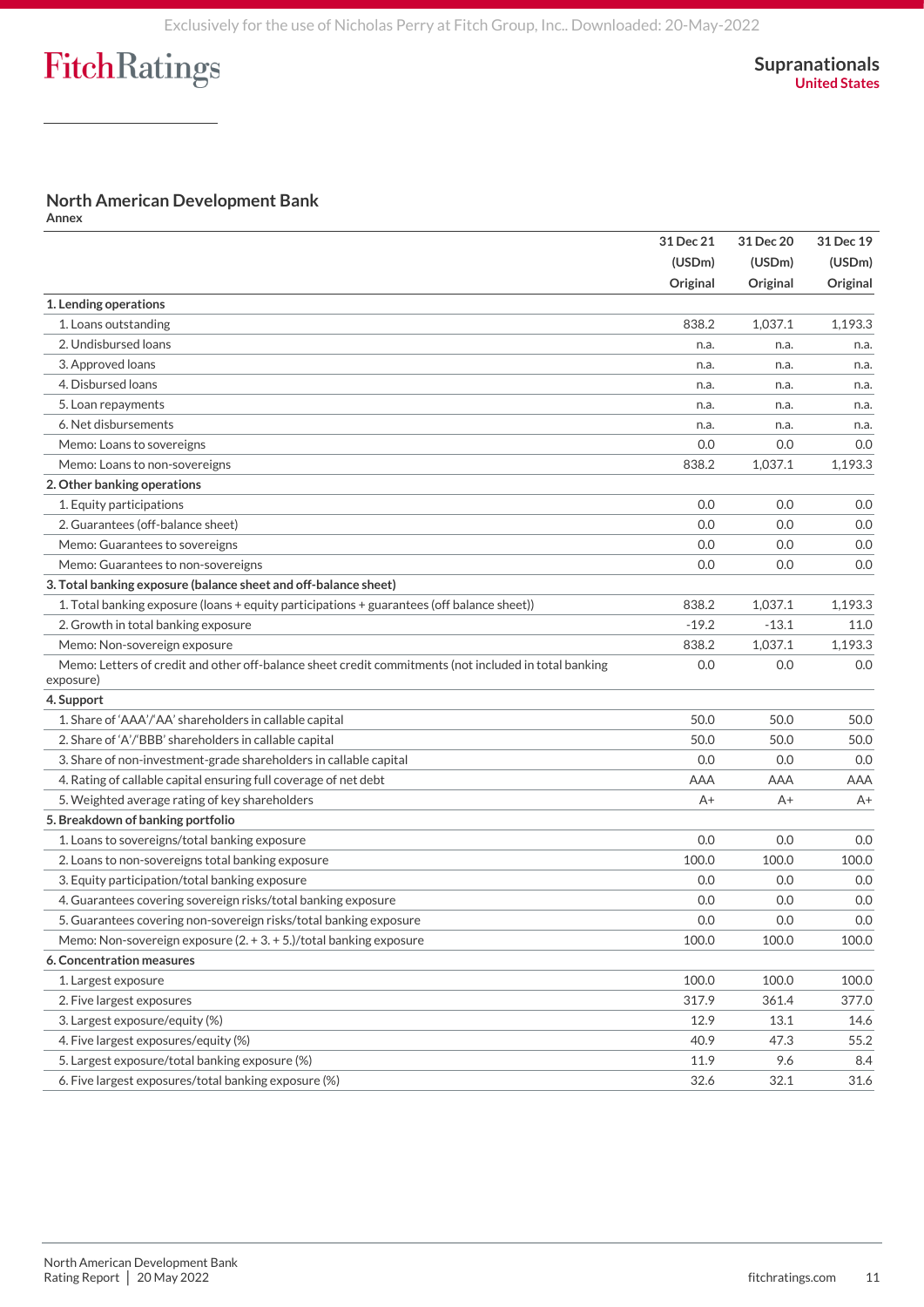### **North American Development Bank (Cont.)**

**Annex**

|                                                                              | 31 Dec 21  | 31 Dec 20<br>(USDm)<br>Original | 31 Dec 19<br>(USDm)<br>Original |
|------------------------------------------------------------------------------|------------|---------------------------------|---------------------------------|
|                                                                              | (USDm)     |                                 |                                 |
|                                                                              | Original   |                                 |                                 |
| 7. Credit risk                                                               |            |                                 |                                 |
| 1. Average rating of loans & guarantees                                      | <b>BBB</b> | BBB+                            | <b>BBB</b>                      |
| 2. Loans to investment-grade borrowers/gross loans                           | 55.8       | 96.7                            | 95.9                            |
| 3. Loans to sub-investment grade borrowers/gross loans                       | 60.7       | 1.5                             | 13.2                            |
| 4. Share of treasury assets rated 'AAA'-'AA'                                 | 93.8       | 92.5                            | 92.9                            |
| 5. Average rating of treasury assets                                         | n.a.       | n.a.                            | n.a.                            |
| 8. Liquidity                                                                 |            |                                 |                                 |
| 1. Treasury assets                                                           | 1,129.8    | 1,008.1                         | 753.5                           |
| 2. Treasury assets of which investment grade + eligible non-investment grade | 1,059.3    | 1,008.1                         | 753.0                           |
| 3. Unimpaired short-term trade financing loans                               | 0.0        | 0.0                             | 0.0                             |
| 4. Unimpaired short-term trade financing loans - discounted 40%              | 0.0        | 0.0                             | 0.0                             |
| 5. Liquid assets $(2. + 4)$                                                  | 1,059.3    | 1,008.1                         | 753.0                           |
| Source: Fitch Ratings, Fitch Solutions                                       |            |                                 |                                 |